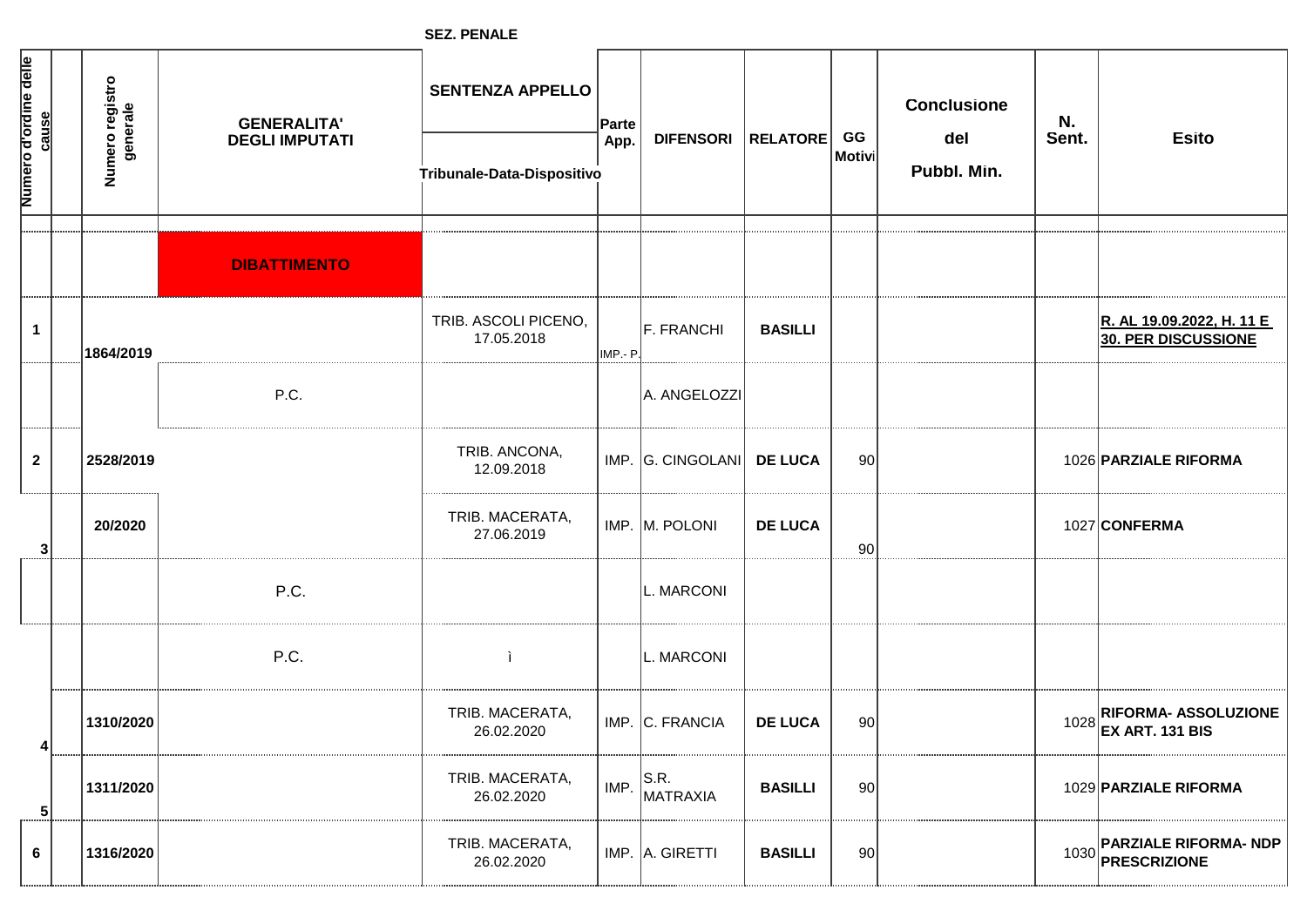|                  |           |      |                             |      | A. GIRETTI                                                                |                 |                      |  |                                   |
|------------------|-----------|------|-----------------------------|------|---------------------------------------------------------------------------|-----------------|----------------------|--|-----------------------------------|
|                  |           | P.C. |                             |      | M.MICCI                                                                   |                 |                      |  |                                   |
| $\overline{7}$   | 1326/2020 |      | TRIB. FERMO,<br>11.10.2019  |      | IMP. S.MANCINI                                                            | <b>BASILLI</b>  | 10<br>(MOT.<br>CONT) |  | 1031 RIFORMA- NDP<br>PRESCRIZIONE |
| 8                | 1327/2020 |      | TRIB. FERMO,<br>19.05.2020  | IMP. | G. COLA-D.<br><b>BRANCOZZI</b>                                            | <b>RASCIONI</b> | 90                   |  | 1032 RIFORMA- NDP<br>PRESCRIZIONE |
| $\boldsymbol{9}$ | 1328/2020 |      | TRIB. FERMO,<br>25.02.2019  |      | $\mathsf{IMP.}$ $\mathsf{BELLABARBA}$                                     | <b>BASILLI</b>  | 90                   |  | 1033 CONFERMA                     |
|                  |           | P.C. |                             |      | M. BELLONI                                                                |                 |                      |  |                                   |
| 10               | 1330/2020 |      | TRIB. FERMO,<br>28.06.2019  |      | $\binom{1}{1}$ IMP. $\begin{bmatrix} A & A \ CIARROCCHI \end{bmatrix}$    | <b>DE LUCA</b>  | 90                   |  | 1034 CONFERMA                     |
| 11               | 1344/2020 |      | TRIB. ANCONA,<br>06.11.2019 |      | IMP. F. PETRUZZO                                                          | <b>DE LUCA</b>  |                      |  | R. AL 14.07.2022                  |
|                  |           |      |                             |      | A. SORANA                                                                 |                 |                      |  |                                   |
| 12               | 1355/2020 |      | TRIB. ANCONA,<br>13.05.2019 |      | $IMP.$ S. R.<br>MATRAXIA                                                  | <b>RASCIONI</b> | 90                   |  | 1035 CONFERMA                     |
| 13               | 1356/2020 |      | TRIB. ANCONA,<br>18.10.2019 |      | IMP. $\Big \begin{array}{c} \text{S.R.} \text{MATRAXIA} \end{array}\Big $ | <b>RASCIONI</b> | 90                   |  | 1036 CONFERMA                     |
| 14               | 1360/2020 |      | TRIB. ANCONA,<br>09.10.2019 |      | IMP. F. PETRUZZO                                                          | <b>DE LUCA</b>  |                      |  | R. AL 14.07.2022                  |
|                  |           | P.C. |                             |      | M. CHIARUGI                                                               |                 |                      |  |                                   |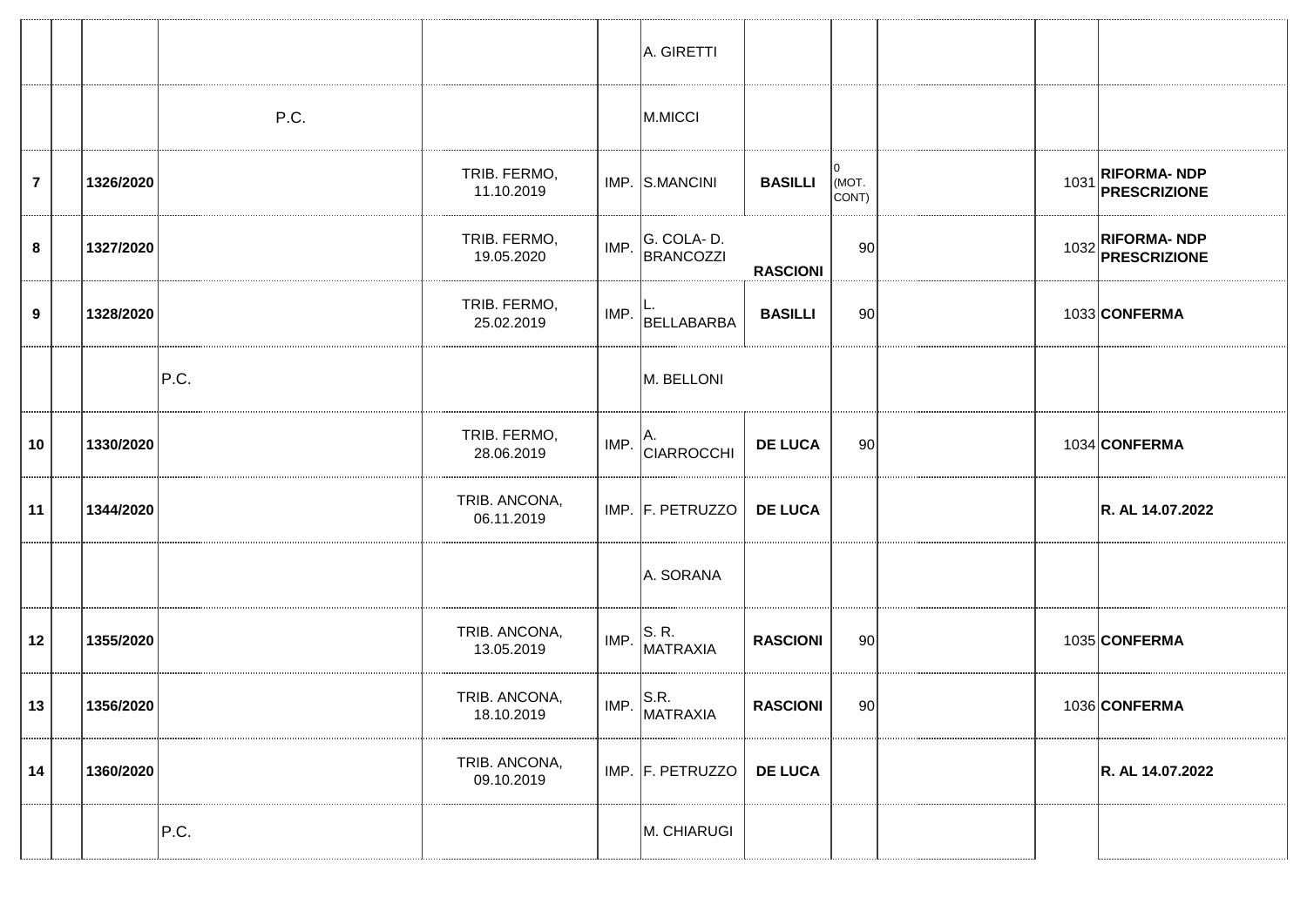|    |           | P.C.                       |                               |      | M. CHIARUGI                       |                 |       |  |                                             |
|----|-----------|----------------------------|-------------------------------|------|-----------------------------------|-----------------|-------|--|---------------------------------------------|
|    |           | P.C.                       |                               |      | M. CHIARUGI                       |                 |       |  |                                             |
| 15 | 1703/2021 |                            | TRIB. ANCONA,<br>06.07.2021   |      | IMP. M. CATANI                    | <b>RASCIONI</b> | 90    |  | 1037 CONFERMA                               |
|    |           | P.C.                       |                               |      | R. TOMASI                         |                 |       |  |                                             |
|    |           | P.C.                       |                               |      | M. BASCONI                        |                 |       |  |                                             |
|    |           | P.C.                       |                               |      | M. BASCONI                        |                 |       |  |                                             |
|    |           | P.C.                       |                               |      | R. TOMASI                         |                 |       |  |                                             |
|    |           | P.C.                       |                               |      | R. TOMASI                         |                 |       |  |                                             |
|    |           |                            |                               |      |                                   |                 |       |  |                                             |
|    |           | <b>CAMERA DI CONSIGLIO</b> |                               |      |                                   |                 |       |  |                                             |
| 16 | 1309/2020 |                            | TRIB. MACERATA,<br>23.01.2020 |      | $\mathsf{IMP.}$ S. R.<br>MATRAXIA | <b>BASILLI</b>  | 90    |  | 1038 CC CONFERMA                            |
| 17 | 1329/2020 |                            | TRIB. FERMO,<br>19.05.2020    | IMP. | G.<br>PIERGENTILI                 | <b>BASILLI</b>  | 90    |  | 1039 CC CONFERMA                            |
| 18 | 1332/2020 |                            | TRIB. PESARO,<br>26.05.2020   |      | IMP. M. DEFENDINI RASCIONI        |                 | 90    |  | 1040 CC RIFORMA- NDP<br><b>PRESCRIZIONE</b> |
| 19 | 1334/2020 |                            | TRIB. PESARO. 22.01.2020      |      | IMP. S. PEZZOLESI RASCIONI        |                 | .90 l |  | 1041 CC CONFERMA                            |
| 20 | 1342/2020 |                            | TRIB. ANCONA,<br>13.09.2019   | IMP. | М.<br>DIAMANTINI                  | <b>BASILLI</b>  |       |  | R. AL 07.07.2022                            |
|    |           | P.C.                       |                               |      | M. OLIVETTI                       |                 |       |  |                                             |